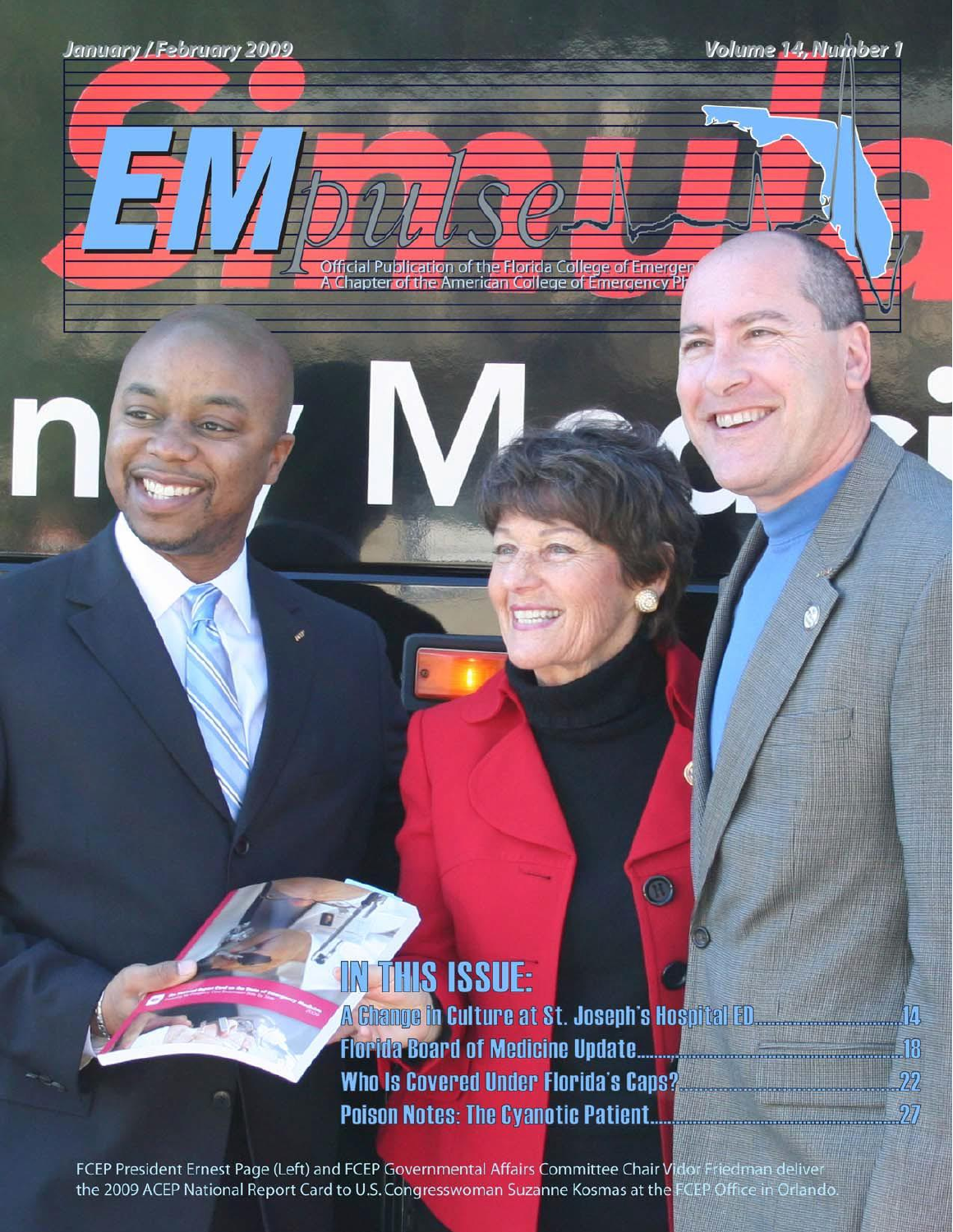## **A Change in Culture at St. Joseph's Hospital ED**

## **By Charles Sand, MD**

Each week, I read reports about how emergency departments across the country fix their operations. They put in a new triage system, board patients in an inpatient unit hallway, or deploy numerous other isolated improvements that achieve small "hits." These "hits" are often temporary, as we all have experienced. Yes, they are successes, but success that is, at best, limited without fixing entire operational problems.

The hospital where I practice, St. Joseph's in Tampa, undertook a project of significant scope and outrageous goals. This was to be a "cultural transformation" project that would affect nearly every patient care provider in the emergency department, inpatient units, and supporting ancillary services.

Many of us had our usual healthy skepticism when we heard the project's goals. We would reduce ED length of stay by 30-50%, decrease the number of patients leaving before evaluation by 90%, eliminate ambulance diversion, and increase ED and inpatient volume by 15-20%. And it would be much more organized and much less noisy in the ED.

But what we have done turned out to be as significant as the goals were a stretch. Over the past year, our ED has undertaken a project that addresses the delivery of quality patient care as a hospital-wide issue. We have broken down silos – those barriers between departments – to create accountability and shared responsibility, as well as solutions, across departments hospital-wide.

With the assistance of Michael Hill, MD and Associates, we put into place redesigned patient care processes for virtually every aspect that delays patient movement, diagnosis, or treatment. From the point where a patient walks into the ED until discharge or admission, we redesigned our processes. We work in zone-based

teams that are committed to achieving performance targets as well as to backing up other teams as needed. We have high-census protocols which kick in at predefined levels of work activity.

Every process has interlocking accountability. Each end of the process has an owner, and those owners take joint responsibility for successful completion of that process.

For example, when a team member brings a patient back to a bed, s/he is also responsible for ensuring that the ED physician gets to that patient in the targeted time. When an ED patient is ready to be admitted, the ED staff "push" the patient to the inpatient floor and the inpatient staff, having pre-planned their work activity, "pull" the patient from the ED. When the lab gets an order from the ED, the nurse and phlebotomist are jointly responsible for meeting targets – specimen collected and received in the lab, tests run, results produced.

With new, specialized technology systems installed for this project, we now measure every process and time stamp critical to patient flow. We, and others monitoring the ED, know our performance – nearly real-time – with web-based monitoring systems available at any workstation, and even from home. This real-time capability allows us to identify the first signs of process breakdown, to make decisions to prevent a surge capacity crisis from occurring, or to quickly resolve issues in the early stages. Through hundreds of dashboard reports, we can monitor performance on a weekly basis. Predefined, standardized action plans have been designed to improve any process which does not meet its targeted performance.